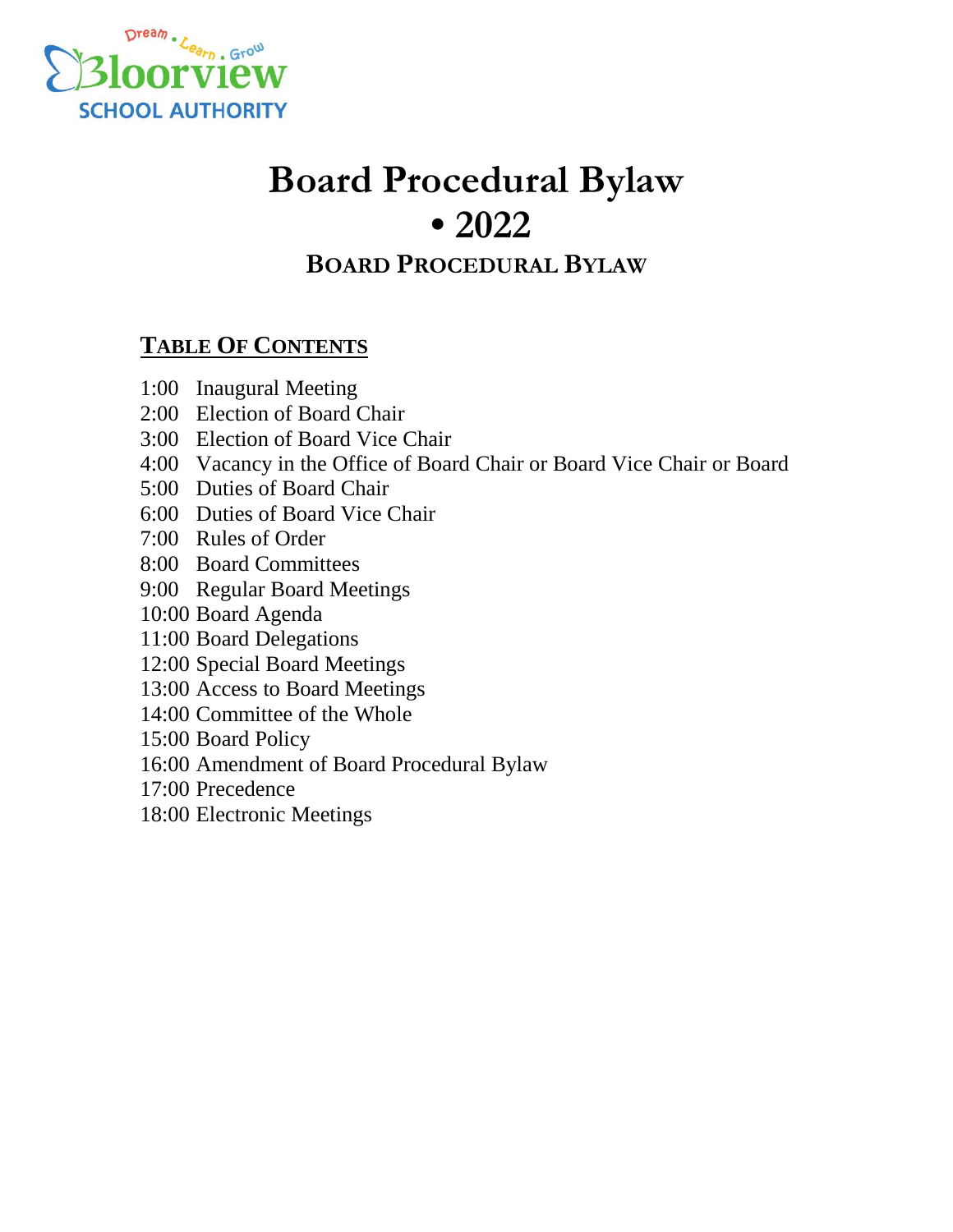## **1:00 INAUGURAL MEETING**

**1:01** The Inaugural Meeting of the newly elected Board shall be held within the time period prescribed or permitted by the Ontario Education Act and its regulations, each as amended and/replaced from time to time (Education Act) following the election of the Board.

**1:02** At the time prescribed for the Inaugural Meeting the Director or delegate shall take the chair pro tem.

**1:03** No business shall transpire at the Inaugural Meeting until after the declaration of office has been made by all the Board members who present themselves for that purpose.

## **2:00 ELECTION OF BOARD CHAIR**

**2:01** In each year at the first meeting of the board of the Bloorview School Authority (Board) at which a majority of all the Board members (individually a Member and, collectively Members) is present, they shall elect one of the Members to be Board Chair.

**2:02** The Director or delegate shall preside at the election of the Board Chair.

**2:03** The Board Chair shall be elected for a one-year term.

**2:04** (a) The election of the Board Chair shall be by secret ballot with nomination and the Board member receiving a clear majority of the votes cast by all the Members present, void ballots not being counted as cast, shall be declared elected but the count shall not be declared.

(b) Each trustee accepting a nomination may address the Board for a period of not more than 2 minutes prior to the vote.

**2:05** Should no member receive a clear majority of the votes cast, the Director or delegate shall announce the result and the name of the member receiving the smallest number of votes will be dropped and balloting shall be continued until a clear majority of the ballots cast, void ballots not being counted as cast, shall be in favour of one member.

**2:06** A clear majority shall be more than one-half of the votes cast. Should a clear majority not be obtained between the final two candidates after two tie votes the Chair shall be chosen by lot.

## **3:00 ELECTION OF BOARD VICE CHAIR**

**3:01** In each year at the first meeting of the trustees of the Bloorview School Authority at which a majority of all the Members is present, they shall elect one of the Members to be Board Vice Chair.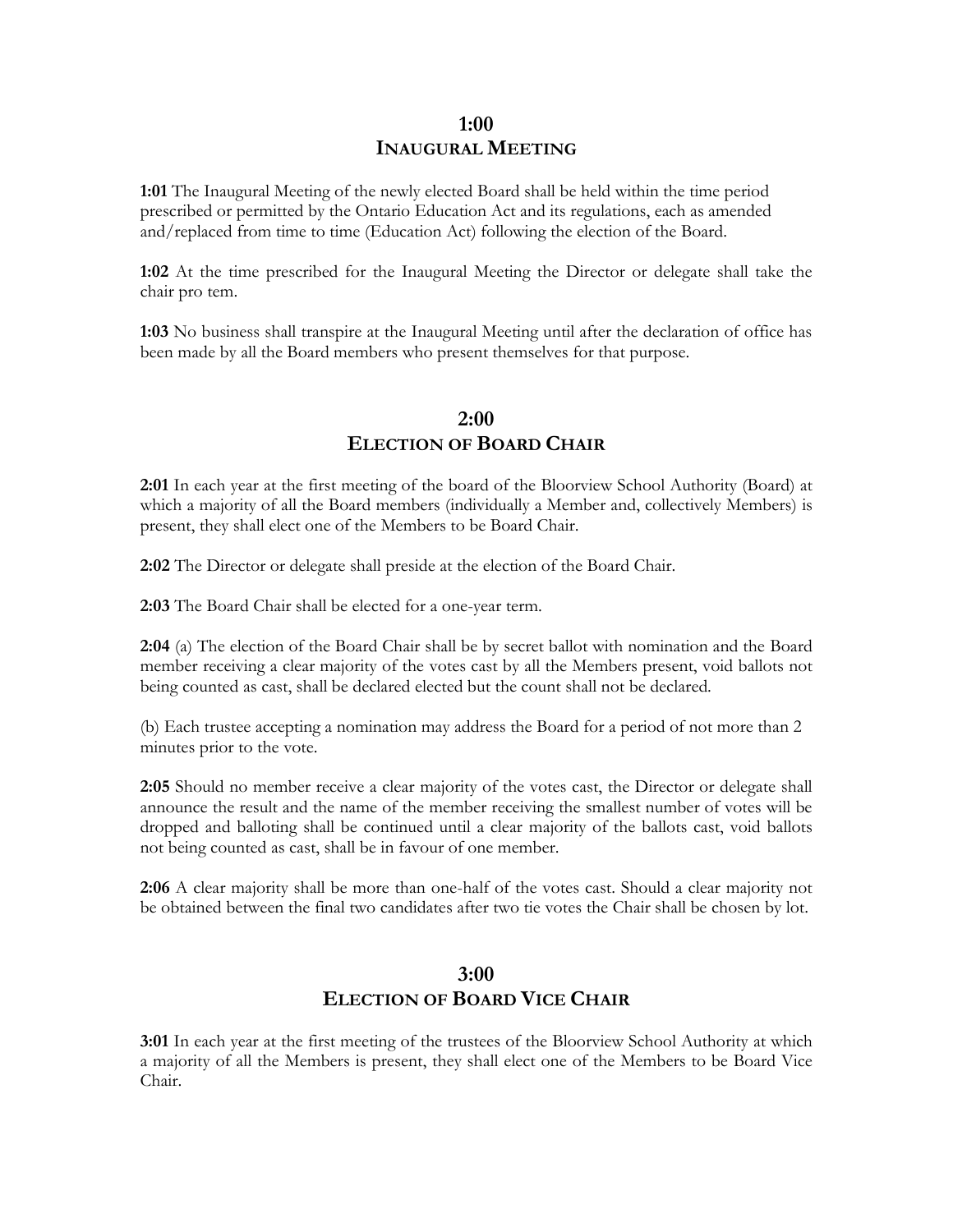**3:02** The Board Vice Chair shall be elected for a one-year term.

**3:03** The Board Vice Chair shall be elected in the same manner as the Board Chair.

## **4:00 VACANCY IN THE OFFICE OF BOARD CHAIR, OR BOARD VICE CHAIR OR BOARD**

**4:01** Should a vacancy occur in either office during a year, a new Board Chair or Vice Chair shall be elected at the regular meeting subsequent to the vacancy in accordance with the method herein prescribed for the annual election of same.

4:02 No action by the Board shall be invalid solely due to a vacancy in the office of the Board Chair or Board Vice Chair, or Board.

#### **5:00 DUTIES OF A BOARD MEMBER**

**5:01** A Member's primary responsibility is to provide leadership and governance and to represent the Bloorview School Authority to all stakeholders.

**5:02** The Responsibilities of a Member include but are not limited to:

- (1) Attending and participating in Board and Committee meetings and functions
- (2) Keeping informed about the Bloorview School Authority mission, services, policies and programs
- (3) Reviewing the agenda and supporting materials prior to board and Committee meetings
- (4) Serving on committees and offering to take on special assignments
- (5) Keeping up-to-date on developments in the education sector
- (6) Participating in ongoing Board and trustee development programs as appropriate
- (7) Respecting conflict of interest and confidentiality policies
- (8) Acting in the best interests of the Bloorview School Authority
- (9) Assisting the Board in carrying out its duties and responsibilities
- (10) Keeping informed of legal duties and obligations
- (11) Being adequately informed in order to vote knowledgeably with a view to promoting the best interests of the organization
- (12) Promoting and abiding by all decisions of the board of Trustees
- (13) Monitoring research activity.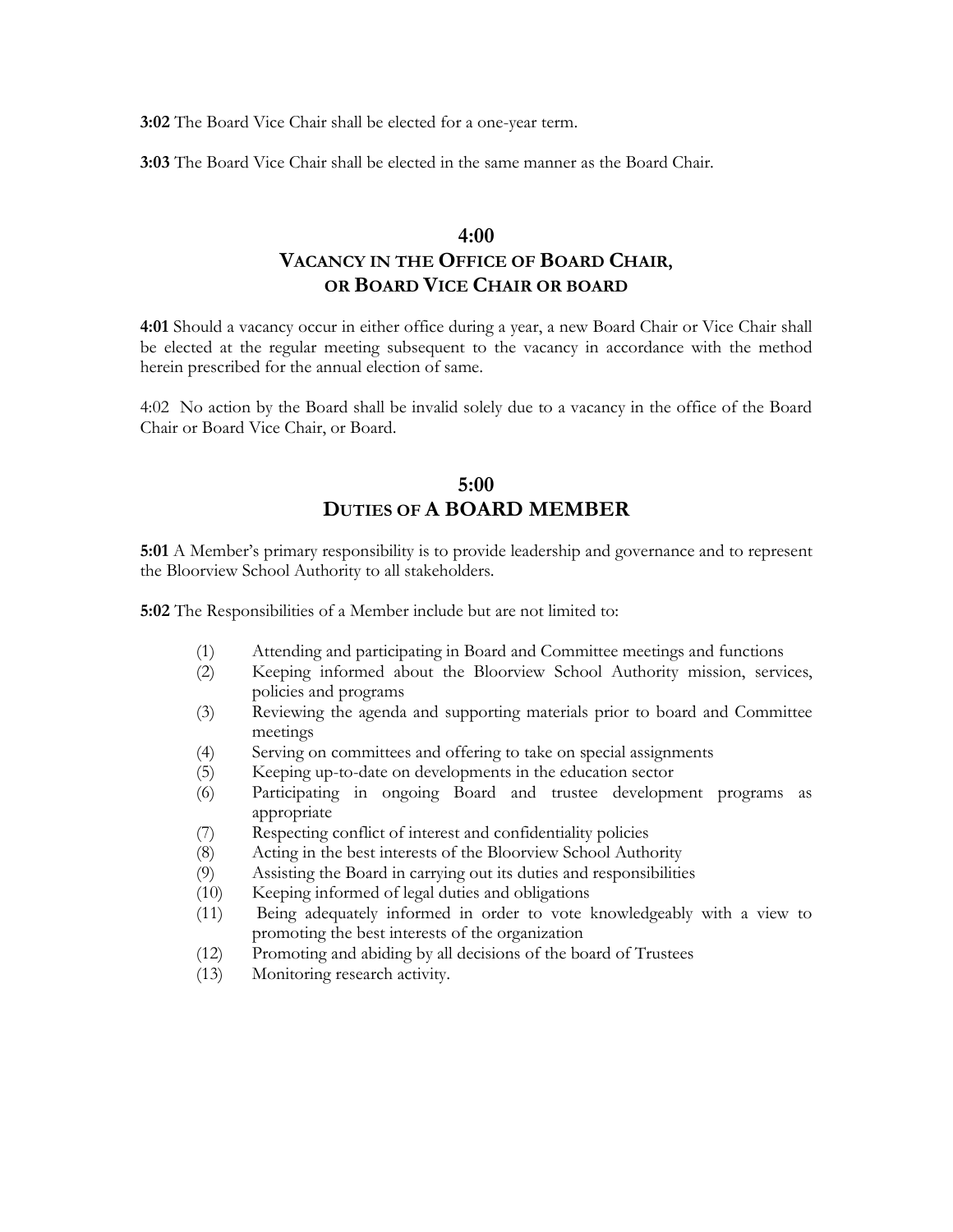#### **6:00**

## **DUTIES OF THE BOARD CHAIR, BOARD VICE CHAIR, SECRETARY and HOSPITAL REPRESENTATIVE**

#### **BOARD CHAIR**

**6:01** The Board Chair is elected annually by and reports to the Board.

**6:02** The Board Chair is responsible for the management of the affairs of the Board including the Board being organized properly, functioning effectively and meeting its obligations and responsibilities.

**6:03** The responsibilities of the Board Chair include but are not limited to:

- (1) Informing the Board or causing the Board to be informed of its legal and regulatory obligations
- (2) Establishing the frequency of Board meetings
- (3) Addressing issues related to non-performance by Members in their duties and responsibilities
- (4) Keeping the Board informed on important issues that may arise between meetings
- (5) In conjunction with the Supervisory Officer, overseeing the coordination of Board meetings and information packages
- (6) Working with the Supervisory Officer to promote effective relations with Members, other stakeholders and the community
- (7) Acting as the principal liaison between the Board and the Supervisory Officer.
- (8) Providing input into strategies proposed by School Authority administration
- (9) Leading the Board in developing the role description and objectives of monitoring and evaluating the performance of and ensuring the accountability of the Supervisory Officer and the implementation of senior leadership succession and development plans for the School Authority
- (10) Representing the Board at the Section 68 Treatment Centre meetings and other special meetings as required.

**6.04** The Board Chair shall preside at all meetings of the Board and shall preserve order and decide all questions of order. Challenge of a ruling of the Board Chair shall be subject to an immediate, non-debatable vote of the Board in which event a clear majority shall decide.

**6:05** The Board Chair may vote on any question before the Board, but, if by so doing there be an equality of votes, the question shall be negatived.

**6:06** The Board Chair shall be an "Ex Officio" member of all committees appointed by the Board. As such, the Board Chair shall have the right to participate in the proceedings of the committee.

**6:07** The Board Chair, with power to delegate, shall be the official representative of the Board at all public functions.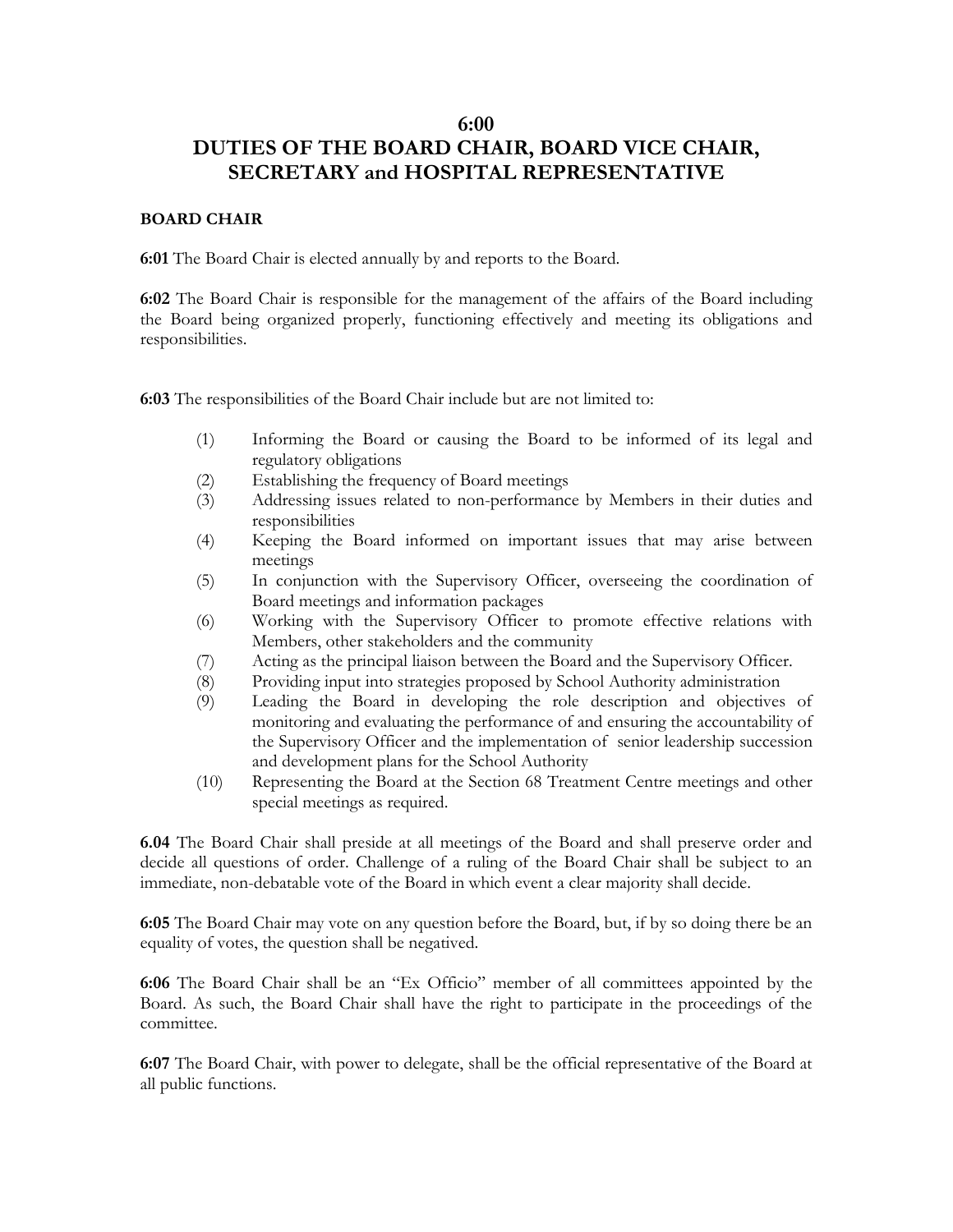**6:08** Should the Board Chair elect to vacate the chair to take part in any debate or discussion or for any other reason the Board Chair shall call upon the Board Vice Chair, or in Vice Chair's absence, one of the other Members to fill the Board Chair's place until the Board Chair resumes it.

#### **BOARD VICE CHAIR**

**6:09** In the absence of the Board Chair, the Board Vice Chair shall perform the duties and be accorded all privileges of the Board Chair.

**6:10** In the event of the prolonged absence or incapacitation of the Board Chair, the Board Vice Chair shall automatically be empowered to act with full authority of the position of Board Chair.

**6:11** The Board Vice Chair may act as an alternate Ex Officio committee member at the request of the Board Chair.

#### **BOARD SECRETARY**

**6:12** The Board Secretary shall oversee the custody of the books of record of the School Authority including correct minutes of all meetings of the Board and its committees. The Board Secretary shall also provide or cause to be provided proper notification of Meetings is given to Members. The Board may prescribe other duties to the Board Secretary as required.

#### **HOSPITAL REPRESENTATIVES**

**6:13** The Chief Executive officer or delegate thereof may attend public board meetings in an ex-officio non-voting capacity. All policies pertaining to code of conduct, conflicts of interest and confidentiality will apply to a Hospital representative attending Board meetings.

#### **7:00**

#### **RULES OF ORDER**

**7:01** Unless otherwise addressed in the Board Procedural Bylaw, the procedures at Board and Committee Meetings shall be governed by Robert's Rules of Order.

## **8:00 BOARD COMMITTEES**

**8:01** a) A Standing Committee named the Board Policy Review Committee will be responsible for the annual review of the Board Procedural By-law and Board Policy Statements.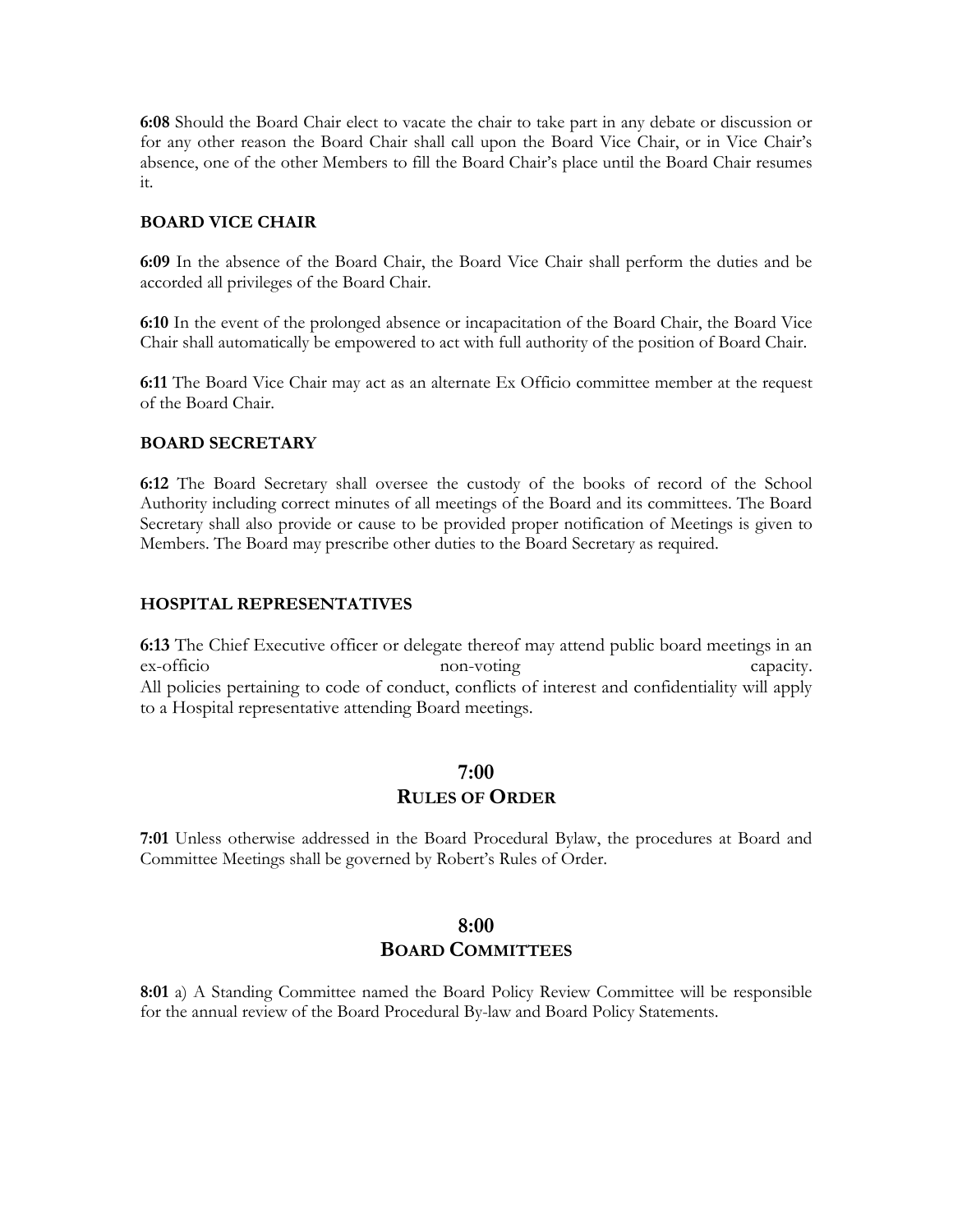b) A Standing Committee named the Finance and Audit Committee will be responsible for roles and functions of the Audit Committee as prescribed in legislation. The Audit Committee will be composed of three Members and two persons who are not Members.

c) The Board may create or dissolve any other Standing Committee from time to time.

**8:02** An Ad Hoc committee may be appointed by resolution of the Board specifying the function of the committee, the number of Members, with the understanding the committee will recommend its own dissolution when its task is complete.

**8:03** The Board Chair shall appoint Members and name the Chair for all Board Committees and determine areas of responsibility when required.

**8:04** All Board Committees are understood to be dissolved on the day previous to an Initial or Inaugural Meeting of the Board except as specifically extended by the Board.

**8:05** Secretarial-resource assistance will be appointed for each committee by the Supervisory Officer or delegate.

**8:06** Quorum for Board Committee meetings shall be more than half the Members.

**8:07** Any trustee may attend any committee meeting and participate in discussion without voting rights.

**8:08** Usual Board procedure modified as appropriate shall apply in committee meetings.

**8:09** Minutes of Board Committee meetings shall become part of ensuing Board meetings, as appropriate, for action or information.

### **9:00 REGULAR BOARD MEETINGS**

**9:01** The Board shall set the time and place of, and mode of calling and conducting, regular meetings**.** The start time for regular Board meetings should be established at the inaugural meeting.

**9:02** The Board shall operate under a consent agenda model (see 9:08)

**9:03** The Board shall be called to order by the Board Chair, or Board Vice Chair, or failing either of these, by the Director or delegate until a pro tem Chair is selected.

**9:04** No business shall be transacted unless a quorum, being a majority of the Members are present.

**9:05** If there is no quorum present within thirty minutes after the time appointed for the meeting the Director or delegate shall record the names of those Members present and a state of adjournment shall continue to exist until the next regular or special meeting. Should a quorum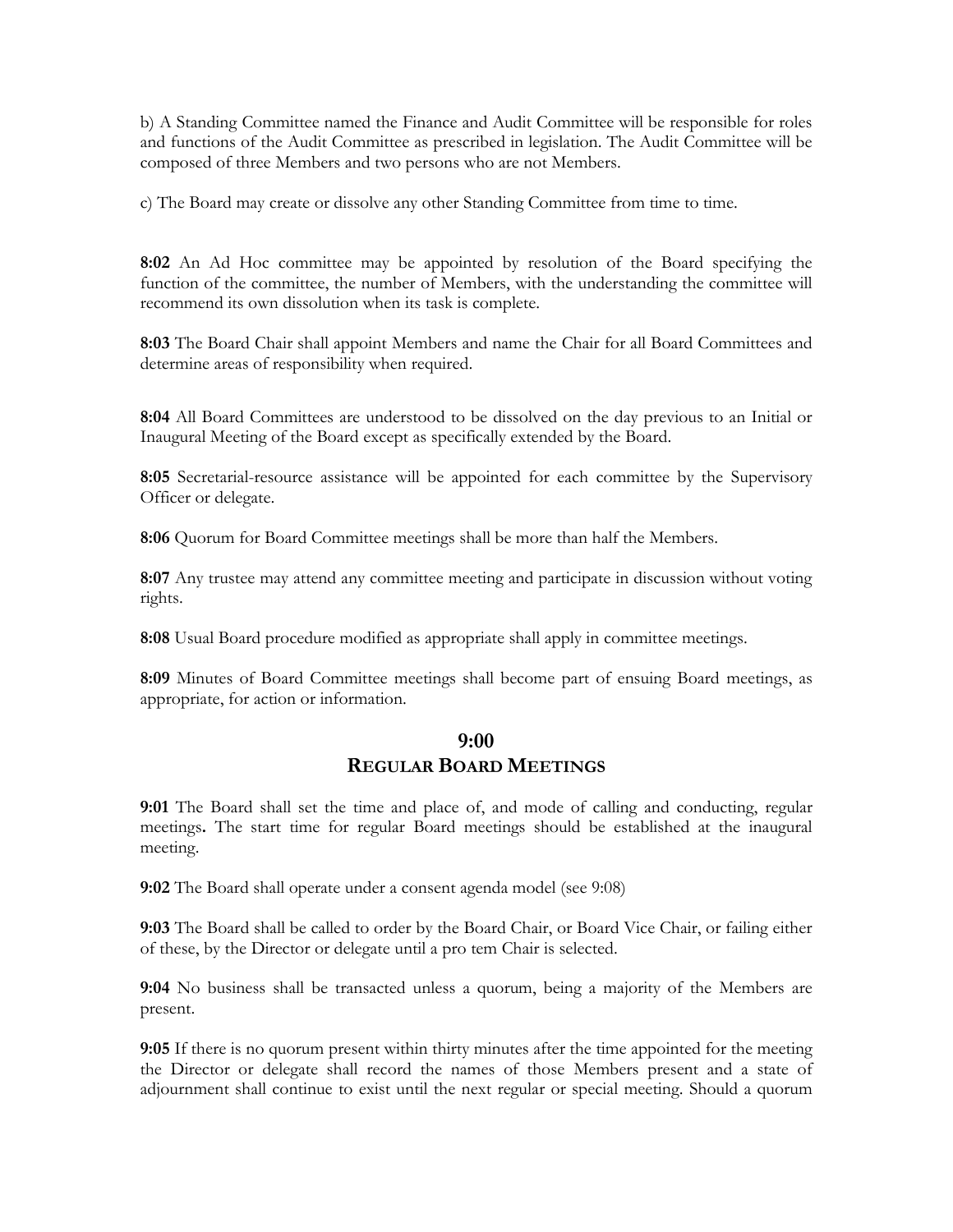cease to exist during a meeting, the Director or delegate shall record the names of those Members seated at their designated place and the meeting shall forthwith adjourn.

**9:06** The Board shall adjourn no later than 2.5 hours after the Call to Order unless majority consent is obtained to continue beyond that time.

**9:07** A recommendation or motion brought before the Board for discussion and approval must meet at least one of the following conditions:

(a) Notice of Motion was given at a prior Board meeting;

(b) The recommendation or motion was made directly related to an agenda item as printed on the agenda sent to the Board prior to the meeting;

(c) The recommendation or motion was made with all of the Members in attendance agreeing to consider the recommendation or motion.

**9:08** All recommendations shall be treated as motions and recommendations and motions shall be considered for approval by unamimous approval. When there is not unanimous approval for the recommendation or motion, the Chair shall call for a mover and seconder for the recommendation or motion. All recommendations and motions that have been duly moved and seconded shall be voted upon unless withdrawn.

**9:09** After a recommendation or motion is moved and seconded, a motion to amend may be made and a motion to amend the amendment may be made but no further motion to amend shall be made until these have been decided.

**9:10** A proposed amendment which negates the intent of the original recommendation or motion shall not be accepted by the Board Chair.

**9:11** All amendments shall be put in the reverse order in which they have been moved.

**9:12** A motion to table or to refer for study by a stated group must state duration and shall be debatable only with reference to duration.

**9:13** The following motions shall be considered non-debatable and shall be put immediately:

- (a) To put the question.
- (b) To table. (debatable as to duration 9:12)
- (c) To adjourn.
- (d) To refer for study by a stated group. (debatable as to duration 9:12).

**9:14** A Notice of Motion that has a seconder may be presented in two ways:

(a) In writing to the resource of the Board five calendar days prior to a Board meeting, signed by the mover and seconder.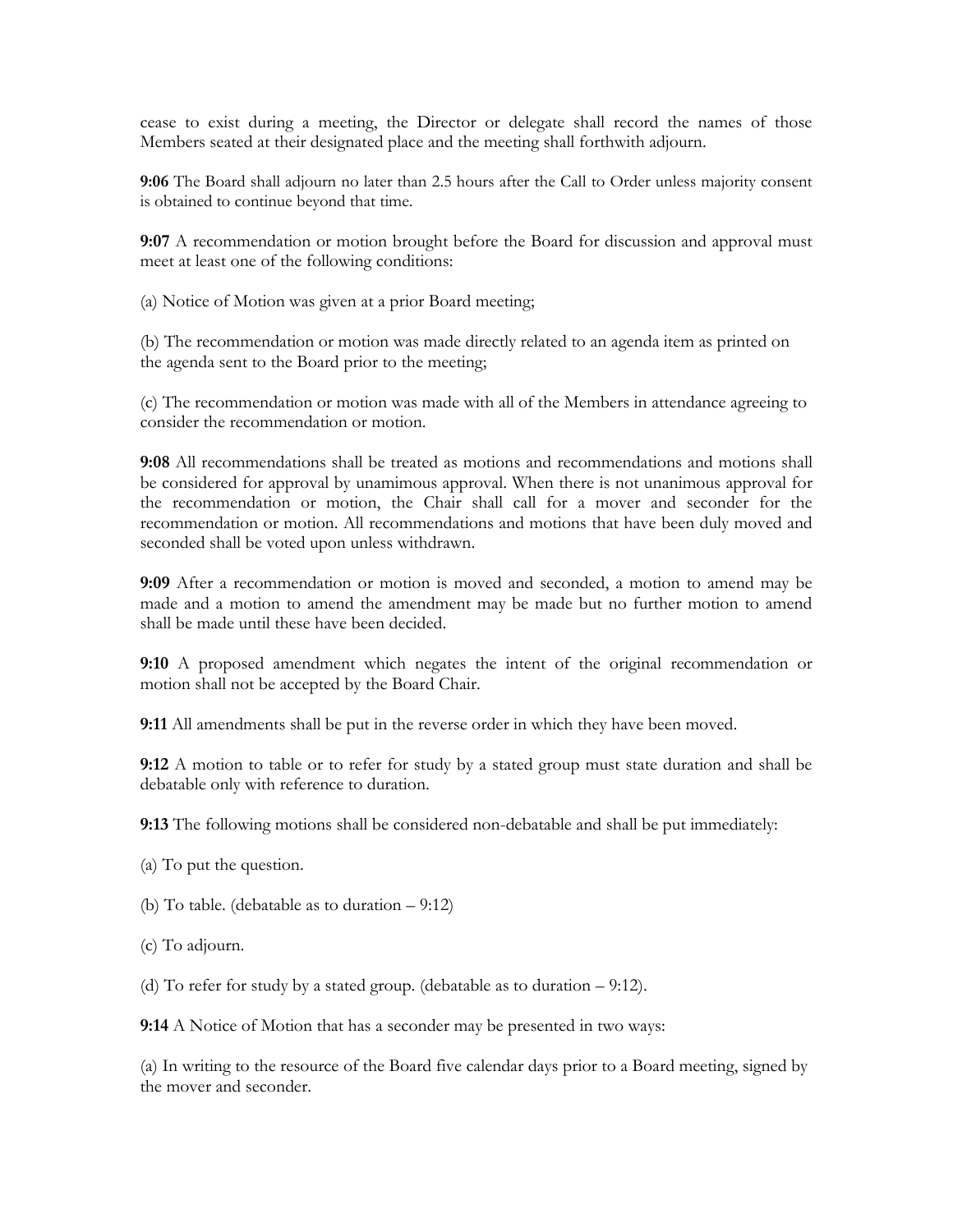(b) Orally at a Board meeting for possible consideration at the next regularly scheduled Board meeting.

**9:15** Any resolution, when once decided by the Board at a regular or special meeting, shall not be reconsidered by the Board for a twelve-month period unless a motion to reconsider be approved by a majority **[Note to draft: I'm not sure if this is where we ended up?]**of the Members present at a regular meeting of the Board.

**9:16** Limitation of the time, or number of times, a Member may speak to a particular motion and the duration of debate on a particular issue shall be the prerogative of the Board Chair.

**9:17** Yeas and nays shall be recorded on request of any Member made previous to the vote being taken. All Members present must vote.

9:18 **[Note to draft: This is in the printed version but not the electronic version] Attendees at in-camera meetings may consist of the Members, the Supervisory Officer and those invited by the Board Chair to speak to a matter.**

## **10:00**

#### **BOARD AGENDA**

**10:01** The Board Chair and Supervisory Officer or delegate shall prepare cooperatively an Agenda for all Board meetings and shall include all Agenda requests of Members received by the Agenda Deadline Date.

**10:02** The Agenda for regular Board meetings shall include:

Presentations

- 1. Call to Order
- 2. Agenda Approval
- 3. Declaration of Conflict of Interest
- 4. Delegations
- 5. Report from Holland Bloorview Hospital
- 6. Report from School Principal
- 7. Report from Supervisory Officer
- 8. Action Items
- 9. Information Items
- 10. Finance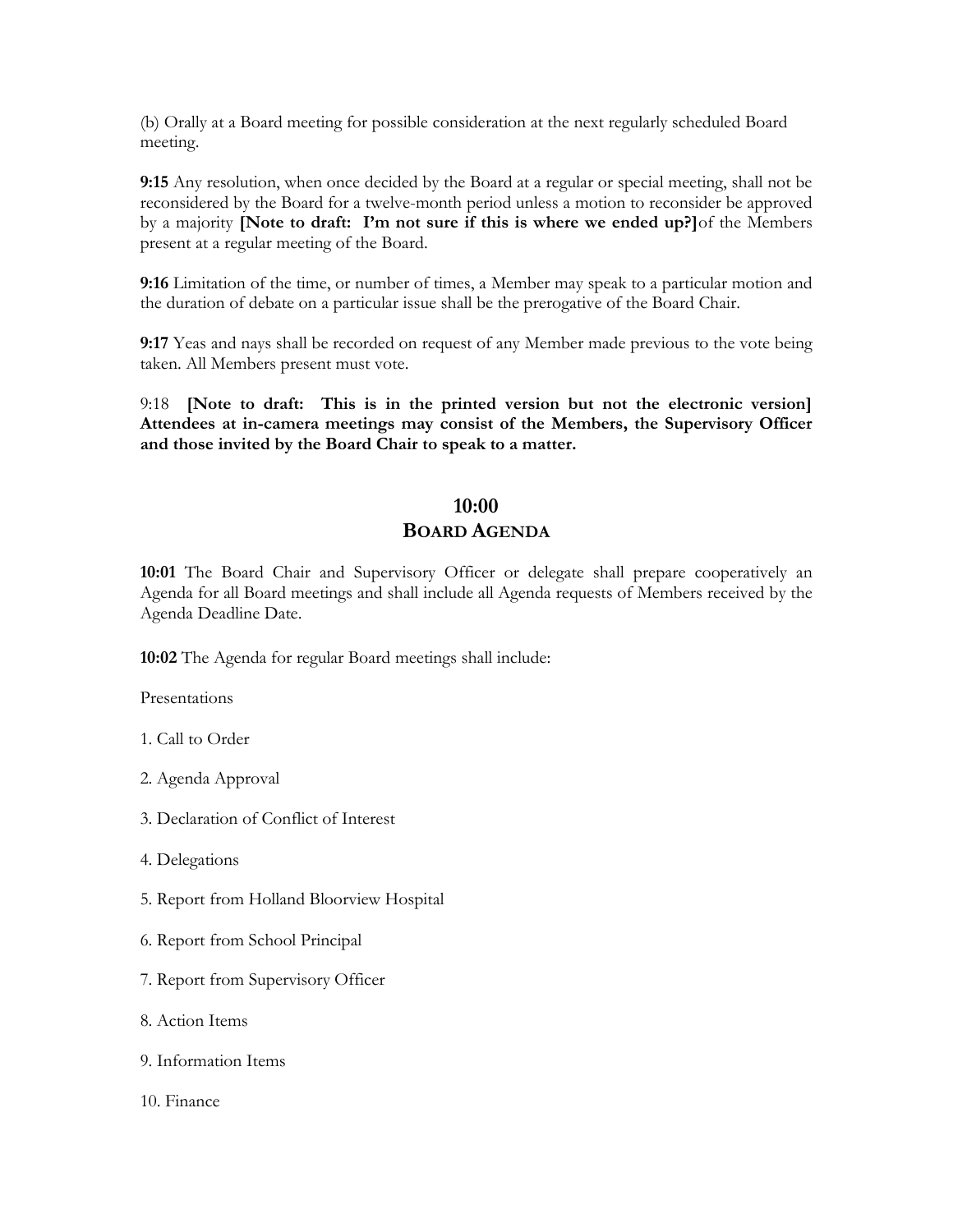11. Trustee Enquiries 12. Items of Interest 13. Correspondence 14. In Camera Session 15. Report from Committee of the Whole 16. Next Meeting

17. Adjournment

**10:03** The Agenda Deadline Date for the Board and the general public shall be 7:30 p.m. on the day five calendar days previous to a regular Board meeting.

**10:04** The agenda for a regular Board meeting shall be delivered to all Members not less than 5 business days prior to a Board meeting. Agendas, e-mailed to the last known e-mail address of each of the Members shall be deemed to have been delivered.

**10:05** The proposed Agenda for a regular Board meeting shall be followed unless there is a majority decision to amend it.

## **11:00 BOARD DELEGATIONS**

**11:01** Persons or groups wishing to appear before the Board as delegations must register their intention with the Director or delegate by 4:30 p.m. on the Agenda Deadline Date. (date to be included when request for Delegation is submitted)

**11:02** The Chair will permit only three (3) delegations to present briefs at any one meeting of the Board.

**11:03** Notwithstanding Section 11:01 and 11:02, the Board Chair shall permit a delegation to be heard if he/she deems the nature of the business to be of a serious or emergent nature.

**11:04** Anyone has the right to present as a delegation on any matter, except employees of the School Authority. Employees may address the Board on issues, except as a member of a delegation, but special requirements may apply when presenting on matters of:

(a) Collective agreements to which the Board is a party.\*

(b) Employee organizations to which the speaker is, or is eligible to be, a member.\*

*\*Such submission(s) shall be dealt with as required by the appropriate Collective Agreement or shall be presented by the spokesperson of the relevant organization(s).*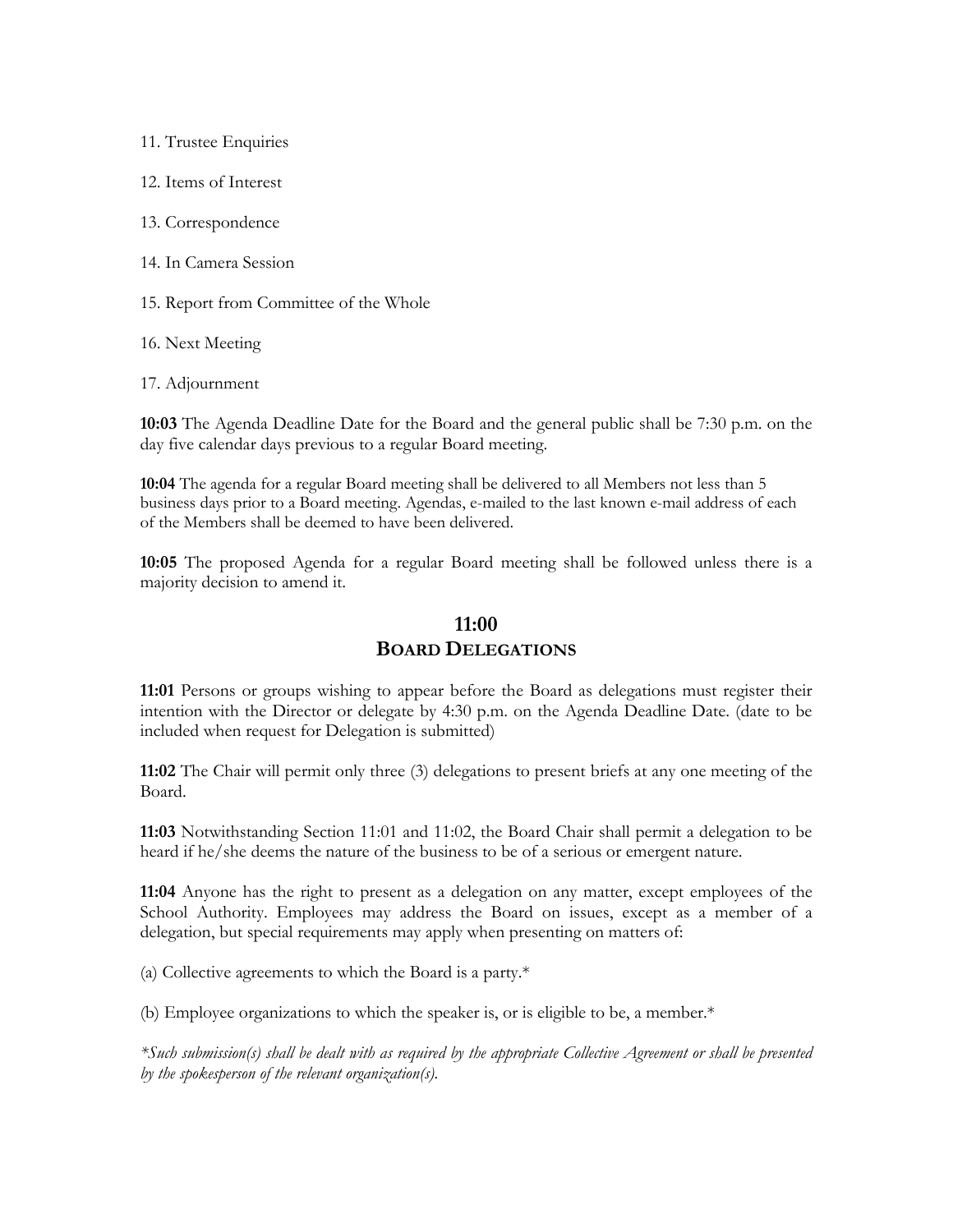**11:05** At the time of registration, each delegation will indicate the title and subject matter to be presented, the name of the speaker, and on whose behalf the delegation is appearing. Each delegation must designate not more than two (2) people as spokespersons and no other Members shall be permitted to participate.

**11:06** The delegation will submit one copy of its written brief to the Office of the Supervisory Officer during office hours on or before the working day preceding the Board meeting.

**11:07** It shall be indicated by the Board Chair to the spokesperson that the spokesperson will make the presentation and then may be subject to clarifying questions by Members. The spokesperson, however, shall not be privileged to ask questions of Members. The presentation must be confined to the written submission and is limited to fifteen (15) minutes.

**11:08** (a) If the speaker intends to use the name/title/position of a staff member or Member in a negative, critical or derogatory fashion, the speaker must address the section in a private session. If the speaker uses the name/title/position of a staff member or Member in a negative, critical or derogatory fashion, the Chair shall direct the remainder of the presentation to an in-camera Board meeting.

(b) Whenever a delegate indicates that a negative comment is to be made regarding an individual member of the Board community, this individual shall be advised that he/she has the right to attend an in-camera Board meeting at which this comment is to be made.

**11:09** As soon as the Board Chair is satisfied that all points have been clarified, the Board Chair will close the presentation by thanking the spokesperson and stating that the matter will receive consideration by the Board.

**11:10** Any decision taken by the Board relative to a delegation shall be communicated in writing to the spokesperson of the delegation.

## **12:00**

## **SPECIAL BOARD MEETINGS**

**12:01** The Board Chair shall cause a special Board meeting (Special Board Meeting) to be held at the Board Chair's discretion or as the result of a written request by two Members. The Board Chair shall set the time and place of, and mode of calling and conducting, any Special Board Meeting.

**12:02 The Board Chair shall use reasonable efforts to provide** at least 24 hours' prior notice before a Special Board Meeting but may provide less prior notice if the circumstances reasonably warrant..

**12:03** Only the stated business of the Special Board Meeting shall be considered.

**12:04** The quorum rule shall apply in the case of a Special Board Meeting.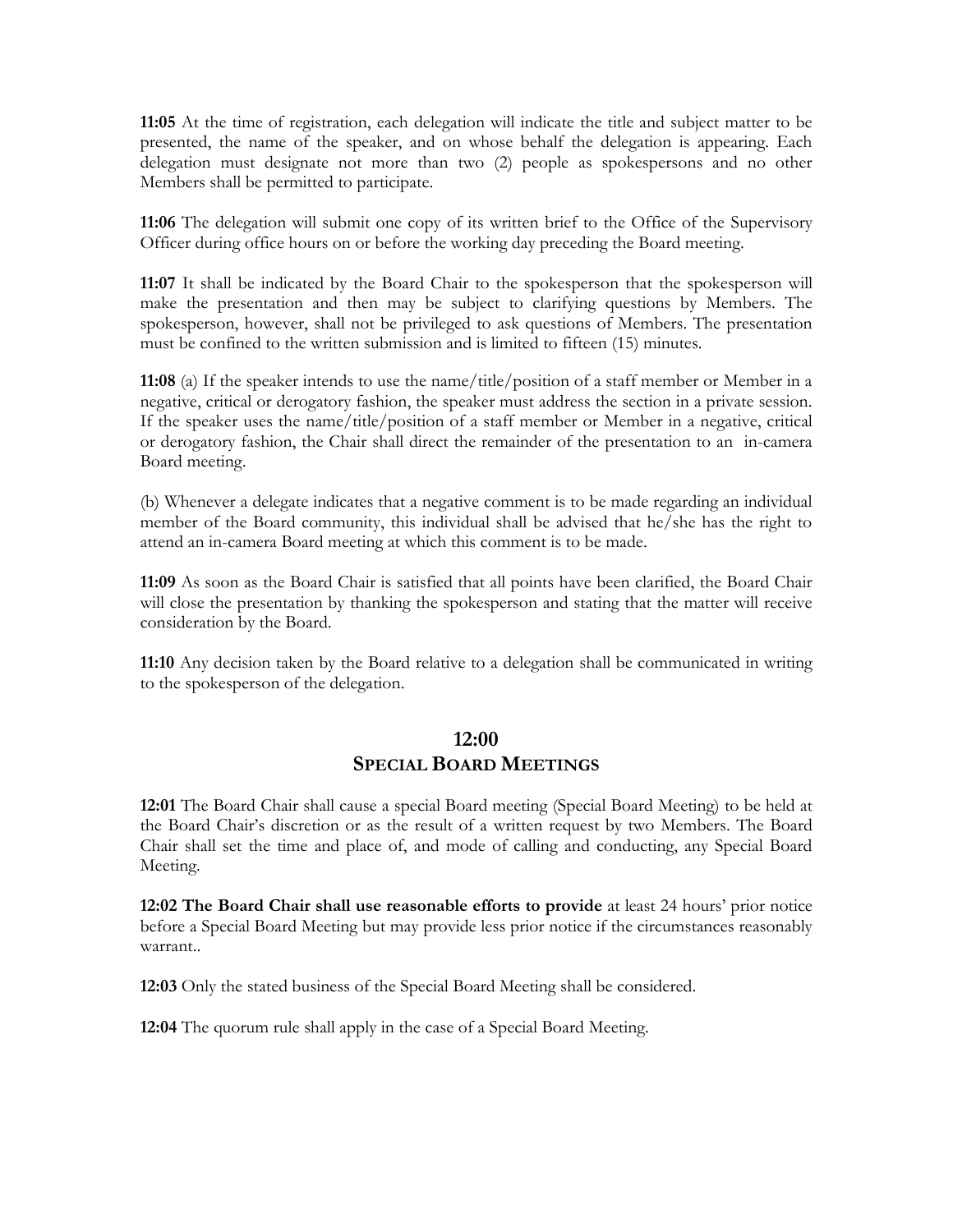## **13:00 ACCESS TO BOARD MEETINGS**

**13:01** Access to Meetings of the Board, Committee Meetings of the Board and declaration of Private Sessions of either shall be in accordance with the Education Act.

**13:02** Regular rules of procedure shall prevail in in-camera meetings.

#### **14:00 COMMITTEE OF THE WHOLE**

**14:01** The Board may resolve itself into Committee of the Whole for discussion of a stated matter(s).

**14:02** The Committee shall determine the member who shall take the Chair.

**14:03** Normal rules of procedure shall be considered to be relaxed in Committee of the Whole but the Chair shall preserve order and decide all questions of order.

**14:04** A motion to rise from Committee of the Whole shall be non-debatable.

**14:05** The Chair of the Committee of the Whole shall report to regular session as directed by the Committee.

### **15:00 BOARD POLICY**

**15:01** Policy Statements of the Board shall be officially considered at the Board meeting following a meeting in which Policy was approved by the Policy committee.

**15:02** Policy Statements of the Board shall be reviewed annually.

**15:03** Policy Statements shall be changed only by a majority of Members present at a regular Meeting of the Board provided new wording of Policy shall have been included in the Agenda material.

#### **16:00 AMENDMENT OF BOARD PROCEDURAL BYLAW**

**16:01** The Procedural Bylaw of the Board shall be reviewed annually.

**16:02** The Procedural Bylaw of the Board shall be changed only by a majority of Members present at a regular Meeting of the Board provided new wording of Bylaw alteration shall have been included in the Agenda material.